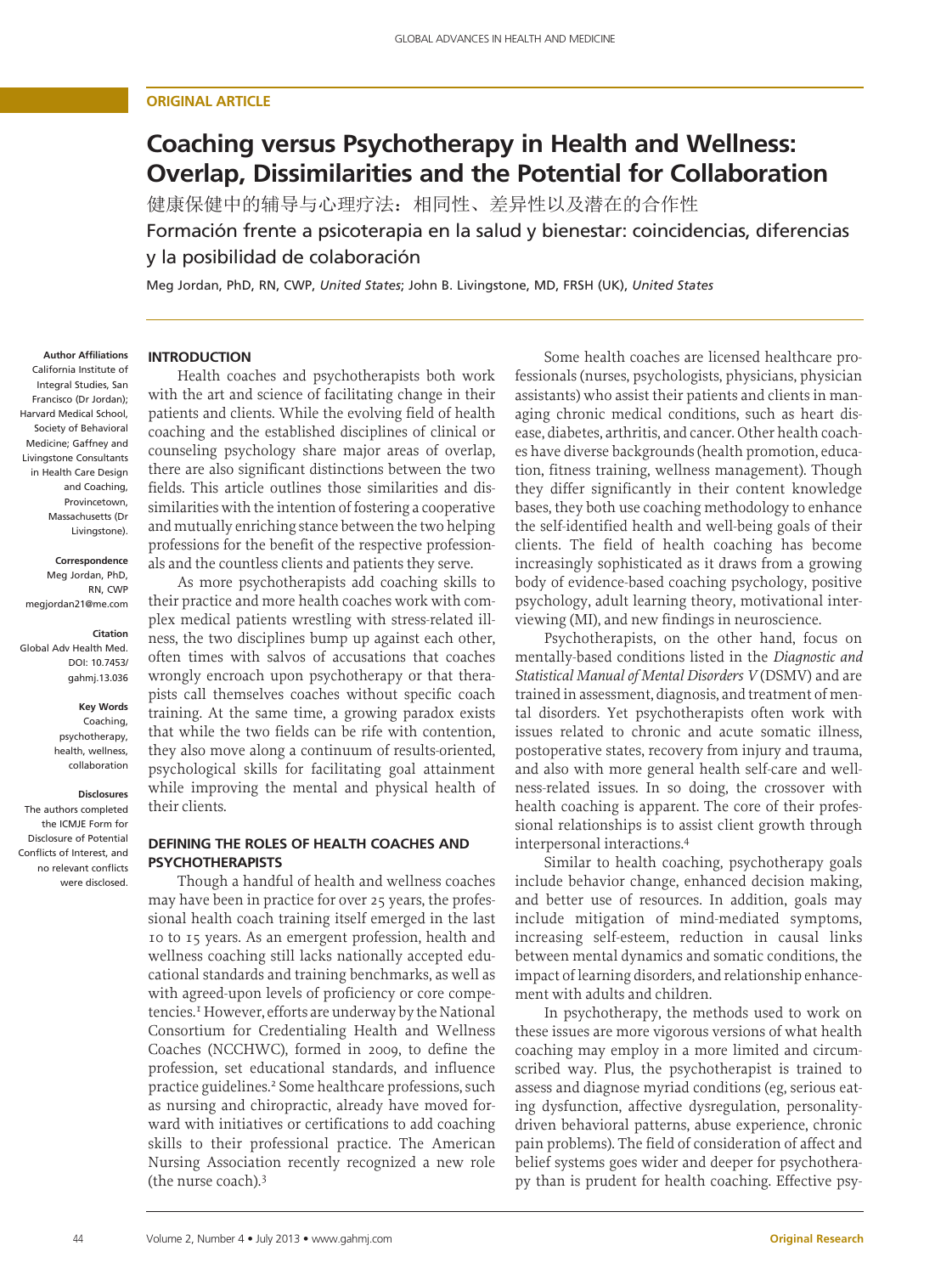chotherapy, of course, addresses mental aspects, but the overall care of the client/patient—especially by psychotherapists who are medically trained-nurses, physicians, some social workers—is holistic and includes health coaching and health educating. If the mental health professional is trained in both health coaching and health educating, per se, so much the better. Though both of these approaches are usually part of the educational process for health psychologists, they are not usually part of the primary education and professional training of physicians, clinical psychologists, and clinical social workers.

Health coaching, as understood by the public, is not viewed as a mental health service (psychiatric, clinical psychological, clinical social work, family therapy). Those workers making referrals of clients to health coaching, those marketing health coaching to industry, and the clients who use it do not view themselves as being in a mental health context. Although sometimes clients feel more comfortable starting with health coaching, they and their coaches may soon discover that the issues are best addressed by mental health diagnostic and therapeutic skills. For most people, however, health coaching may be the appropriate modality to meet their health-related needs.

# **Drawing from the Same Research**

The conventional thinking was that changing one's habits took an ironclad will and nonstop motivation, or as fitness guru Jack LaLanne would yell at his television audience, "Pride and discipline—that's all you need!" Fortunately, for people who have tried and failed numerous times to quit smoking, lose weight, exercise, or improve their health, there are more effective strategies and well researched methodologies that underpin an expanding array of tools employed by both coaches and therapists. The research behind behavioral change now draws from scientifically observed methods for transformation and sustained action strategies.

Both health coaches and psychotherapists tap into theoretical frameworks and conceptual models including self-determination theory, adult development theory, learning theory, MI, transtheoretical model, social cognitive theory, internal family systems, locus of control, self-efficacy model, appreciative inquiry, and nonviolent communication techniques.

The training and education for health coaches tends to concentrate on more than 50 years of research in social psychology, health promotion, organizational leadership, behavioral and positive psychology, and the latest findings in neuroscience and the workings of the brain.

Psychotherapists, on the other hand, rely on a wider range of theories depending on their education and preferred modes of treatment. Those theories include cognitive-behavioral, psychodynamic or psychoanalytic theory, solution-focused therapy, humanistic-existential, transpersonal, rational emotive behavior, or an eclectic mix of theories. More marginally used theories or models include gestalt, reality therapy, body-oriented or somatic psychotherapy, object-relations, acceptance and commitment therapy, narrative, recovery model, and mindfulness-based therapy.

# **DRAWING FROM THE SAME APPROACHES Positive Psychology**

Both psychotherapists and coaches draw from the field of positive psychology with ample examples of applied findings.5 For example, consider the research findings that suggest that three positive thoughts are needed to counter or quell the effect of one negative thought.6 Emphasizing well-being, strengths-based thinking, and cultivating the approaches to happiness are part of the coach's toolkit. Coaches look at possibilities instead of problems and causes. Though both coaches and therapists rely on this foundational body of work in positive psychology, there may be a greater ease in which coaches access it. Coaches who are also psychologists may find it more difficult to depart from the medical model in which they were trained.7

## **Mindfulness**

A rich field of exploration for both psychotherapists and health coaches is the burgeoning evidence behind mindfulness practices and related mind-body relaxation therapies such as guided imagery, medical hypnosis, and conscious breath work. While the psychotherapist may demonstrate a mindfulness practice to reduce stress, depression, anxiety or pain, the health coach facilitates the actual learning about mindfulness by the clients themselves. Coaches are committed to following the client's agenda, determining if some option is actually of interest, and helping the client to go about discovering it for himself. This follows the adage that it is far better to give a hungry man a fishing pole instead of a fish.

#### **Motivational Interviewing**

One approach used heavily by both therapists and health coaches is MI. MI is an evidence-based communication style, originally developed for patients struggling with substance abuse and addiction or who have ambivalence or significant resistance to change.<sup>8</sup> The number one rule in MI is to "roll with resistance," never telling the client what to do but instead empowering clients to discover their own reasons for change, discerning their own discrepancies about actions and intentions, resolving ambivalence at their own selfdetermined pace. This is accomplished through empathic listening and supporting the growth of selfefficacy. The MI approach delivers possibilities when nothing else works, and is one arena in which both the coach and the psychotherapist follow the lead from the client in committed fashion. The care and nurturing of nascent intrinsic motivation requires patience and a capacity for stepping back from what has been called the "righting reflex" on the part of psychotherapists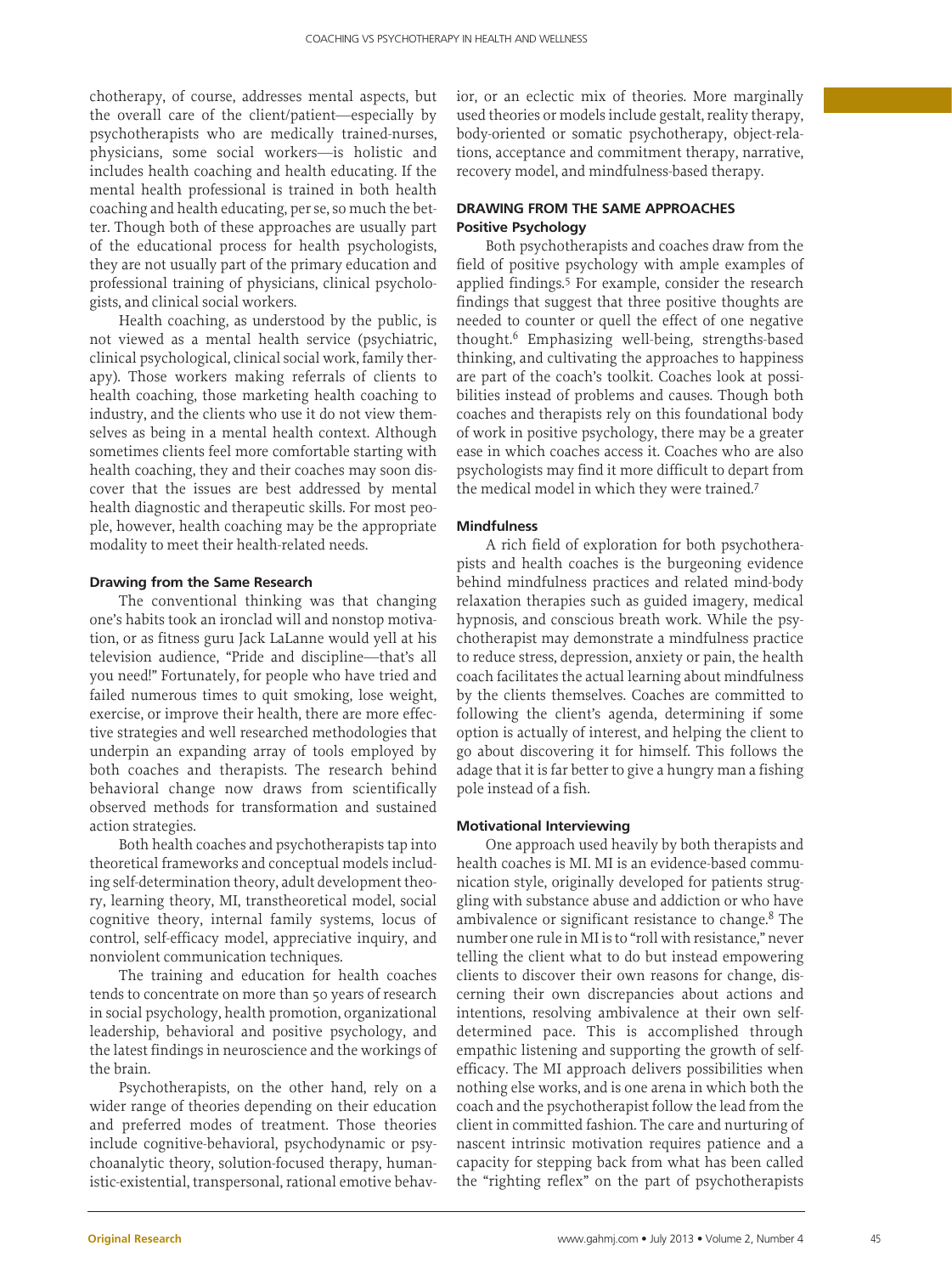and health educators: supplying the right answer, the right reason, the right action just in the right time. Coaches are continually self-monitoring in an effort to allow the client to steer his or her course.

## **Strengths-based Focus**

Both coaches and therapists embrace the arrival of the *Character Strengths and Virtues Handbook,* a departure from the more name-and-blame-and-treat paradigm posed by the DSM IV (and slightly less so in DSM V). Process-oriented coaches hold conversations in which clients identify their strengths and values and learn to anchor them in their imaginations, tapping into those strengths when challenges and difficulties arise. Seligman, a founding father of positive psychology and strengths-based interventions including learned optimism, posed an Authentic Happiness Coaching model in which scientific studies revealed that greater life satisfaction is largely a learned art.9

## **Professional Conduct and Ethics**

Both health coaches and psychotherapists are expected to conduct themselves according to statutes, regulations, principles, values, ethics and standards of their professions. However, these are much more articulated in the field of psychology than in health coaching, as psychotherapists, psychologists, and other mental health professionals are highly regulated and licensed, with mandatory continuing education and governed by state boards of behavioral sciences. As stated earlier, professional practice guidelines and ethical conduct for health coaches is being addressed by the newly formed NCCHWC.

## **Solution-oriented Focus**

In more recent decades, due in large part to a drastic reduction in insurance reimbursement from months of psychotherapy to merely three sessions, more mental health professionals have successfully employed goal-oriented treatment methods that are short-term, results-oriented, and similar in many ways to coaching methodologies.

In his blog in *Psychology Today*, psychoanalyst Michael Bader, DMH, writes that the difference between coaching and therapy is "greatly overstated," and that the customary demarcations between the two fields are simplistic and unrealistic.10 Those myths include

- Therapists work with the past; coaches work with the present.
- Therapists focus on the *why*; coaches focus on *how.*
- Coaches stick with the conscious mind; therapists delve into the unconscious realms.

Bader points out that the timelines are false polemics as well, with therapists remaining in the open-ended inquiry, while coaches focus in the here and now. For any therapists trained in solution-oriented brief therapy, these claims must seem preposterous. Goal-oriented

therapy, like goal-oriented coaching, is ideal for stress management, self-esteem enhancement, assertiveness training, marriage/divorce counseling, parenting skills, and a cornerstone of effective therapy and coaching.

# **DIFFERENCES**

# **Training Differences**

Besides the obvious differences in the years and intensity of education and training, there are more nuanced differences in *how* the training of psychotherapists and health coaches alters their perceptions of someone's capacity and journey to accomplishing meaningful change. Psychotherapists who have a master's degree in counseling psychology undergo 3 years of graduate education and approximately 3000 hours of clinical supervised internships. Clinical psychologists may take up to 6 or 7 years of graduate education and 5000 hours of clinical supervision. These figures vary from state to state.

Health coach training programs vary from 24 hours of online curricula to 6-month hybrid programs, to 2 to 2 years of university-level education. Again, there is no set standard, and efforts by the NCCHWC are underway to develop those standards, integrate basic coaching competencies into existing health professions, and advance collaborative health coaching research.

Training that is underpinned by evidence-based research, theoretical frameworks, monitored interactions, and ample time for development skills to mature is the ideal for both health coaches and psychotherapists. There is nothing quite as useful as a good theory (or in-depth experience) when the going gets tough, as when the novice psychotherapist or the newly trained health coach is confronted with a heightened emotional tension or intensely confrontational moment from the client—a moment that every healthcare provider encounters at some point in their professional lives. These are the times when a too simplistic "toolbox" of the coach (consisting of only skills such as reframing, clarification, or goal identification) may falter. Elementary tools may not help the client overcome an impasse. The psychotherapist has the advantage of drawing upon several years of education, training, extensive experiential dyad and triad practice, monitored practicums, and site internships. Psychotherapists are also trained to draw from a reliable theory whether it is psychodynamic or family systems models or cognitive-behavioral.

Another major difference between health coaching and psychotherapy in regard to training lies in how each discipline approaches difficulties in the therapeutic or supportive relationship and the expression of troubling obsessions, self-destructive thoughts, or charged emotional statements by clients. In this area, the health coach's toolbox is limited compared to that of the therapist. Coaches may have advanced skills through multimodal resource training refined methods for empathizing and affirming strengths and values in the face of a client falling into despair, self-sabotage, or heavy self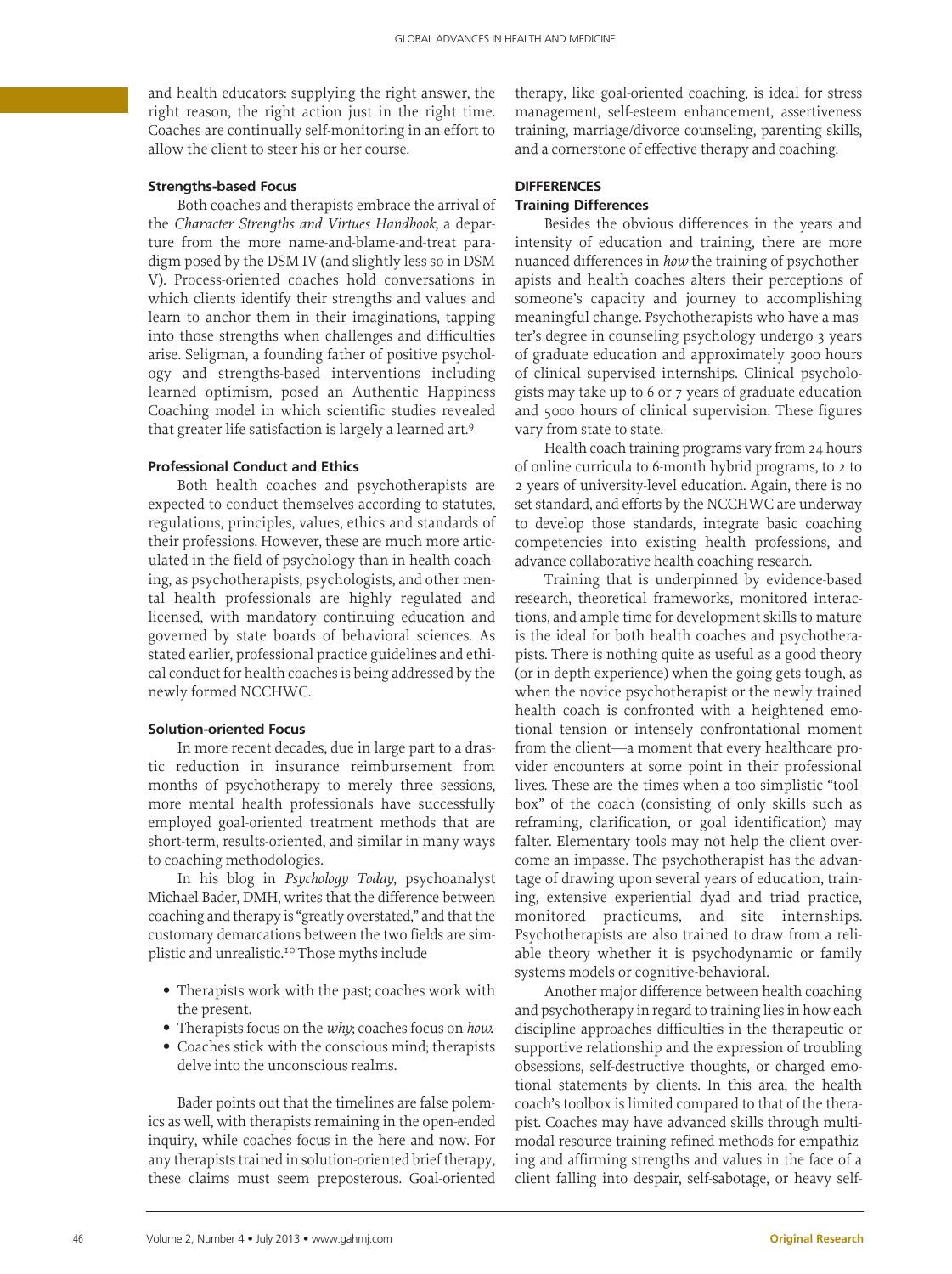judgment, especially when failing to achieve new healthful habits or lifestyle improvement goals.<sup>11</sup> However, the skills to help a client self-regulate and learn to manage their emotions effectively are the domain of therapy. Psychotherapists learn through years of practice how to recognize and deal with their own emotions in the intersubjective space that emerges in therapy.

# **Client Expectations of Therapy**

Psychotherapy itself is more stigmatized than coaching by the general public. People are reluctant to think of themselves having a mental illness until they must deal with intense affect and/or dysfunctional behaviors. When meeting the skilled therapist, those initial hurdles are resolved as the clients are met with empathy, curiosity, exploration, and attempts to sort out causal factors and remedies. A high level of trust is sought so that any topic or any behavior can be revealed to the psychotherapist and will be met with empathy and with exploration of both intrapsychic and interpersonal factors.

A reasonable expectation these days is that any psychotherapy will explore intrapsychic connections among emotions, beliefs, past experience, behaviors, and bodily health. The depth of this exploration and the remedial processes are limitless in principle. If done well, they are guided by the evidence base of what works well for whom, by the therapist's sense of the client's tolerance for feeling vulnerable, and the need for control of maladaptive behavior between sessions. Posttraumatic stress is explored and processed, including that around illness. Finally, the therapist is sometimes expected to be available for urgent matters regarding the client's feelings and behaviors between sessions and in off-hours.

#### **Client Expectations of Health Coaching**

Individuals typically contact a health coach once they recognize they need assistance to accomplish goals involving health habits, wellness, exercise, weight, nutrition, stress management, or general health. The expectations clients have of health coaches often is unclear because they may regard them as health educators instead of coaches. In some training programs, the role of a health coach is expanding to include many more psychologically informed processes with limitations. Coaches are taught to understand what they are hearing, what they are not hearing, and how best to respond.

In health coaching, even when intrapsychic and interpersonal forces are noted, they are not the primary focus as they are in psychotherapy. Likewise, affect and behaviors are noticed, acknowledged, and appreciated with empathy but are *not* deeply explored. "Diagnoses" are not offered, but further evaluation elsewhere is invited as needed. The exploration of the patient's emotions and relationships should not be limitless, but only go as far as is needed to enhance awareness and

provide the client some relief, for example, about their particular ambivalence in a health decision or medication adherence process.

If needed, a deeper exploration of their ambivalence could be met by a health coach experienced in models such as Internal Family Systems<sup>12</sup> or Motivational Interviewing.<sup>13</sup> These programs allow health coaches to master psychologically based skill sets that facilitate activation for behavior change on the client's part.

Sometimes affecting change is extremely difficult due to underlying emotional or relational problems. In those cases, a psychotherapy approach is essential, and the client should be referred. This is also true when the client experiences symptoms, somatic and/or psychological, driven by past experience and emotional/relational development that are being triggered by their current health situation. A good example is the coaching client and coaching professional who discover together that a significant psychological trauma has not been processed or that a significant ongoing abusive relationship needs attention.

It is possible for health coaches to talk with clients in a strategically constructed manner so that intense affects, backlash, and action-behaviors are *not* stimulated. For example, reports of a past trauma or abuse should be empathically acknowledged but not explored. The line between the health coaching process and psychotherapy needs to be clear for those doing coaching.

# **MAJOR DIFFERENCES BETWEEN HEALTH COACHING AND PSYCHOTHERAPY**

General differences between health coaching and psychotherapy include the depth of the psychological self-awareness required of the professional, goals of the professional, and interviewing skills required. Other distinctions consist of the psychologically based processes used; the expectations of the client regarding focus; topics and depth of exploration; and relational experience, duration, and outcome.

# **Coaches Evoke and Inquire; Therapists Also Intervene**

Psychotherapists clinically assess and diagnose and identify the issues to be addressed in therapy. Both psychotherapists and health coaches are capable of evoking agenda and strategies for change from the client; however, evoking from the client is a more consistent element in coaching. This evocative inquiry is an essential difference between coaching and psychotherapy or coaching and health education. Psychotherapists and health educators may be quicker to provide the client with information or interventions in the moment, since they are socially conditioned and educated to be expert resources and provide essential knowledge, as in working with trauma, sexual abuse, personality disorders, and attention deficit disorder/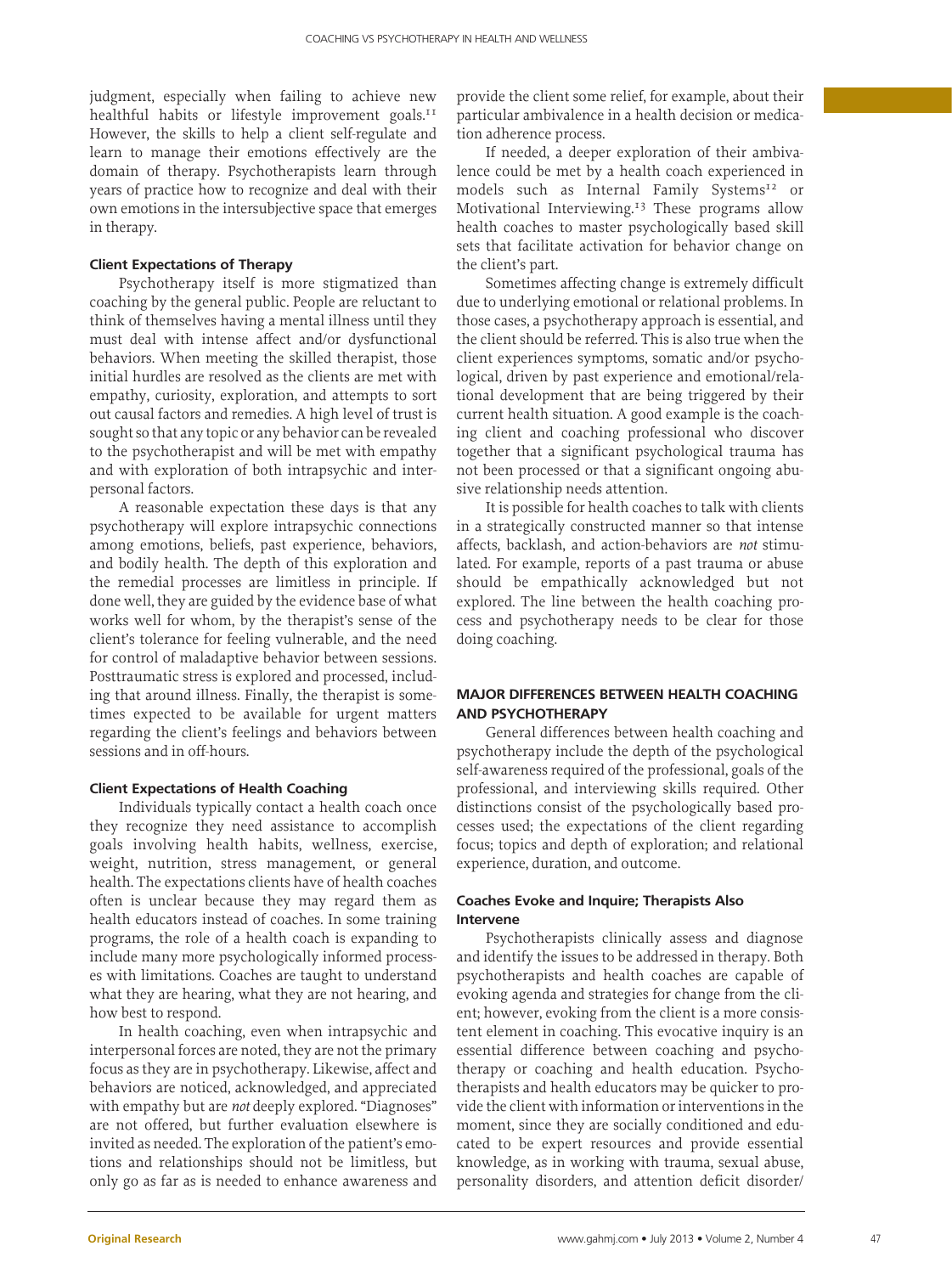attention deficit hyperactivity disorder.

Psychotherapists direct the course of therapy by planning treatment and case management. Coaches facilitate the client's accountability in authoring the goals and action steps. While some therapists would agree, most coaches follow the motto: it's far better to have someone happen upon an insight or solution from within, than to impose it from without. Facilitating a client's self-discovery and process of learning is central to coaching. Herein lies a conundrum for many health coaches, as they are expected to have advanced knowledge in health, exercise, nutrition, stress management, integrative health care, self-care, and many other aspects of wellness. However, they are trained to first ask permission of the client to share that information. The mere act of sharing the information takes the coach out of the coaching role and shifts him or her into the role of a consultant, which is an expert-driven, top-down authoritative position, the exact opposite of the coach approach. In practice, health coaches, especially nurse coaches, frequently jump back and forth between coaching and consultancy.

# **Provocative Questioning vs Safety**

Another clear distinction between coaching and therapy points to the different thinking on creating the safe environment. When the health coach is working with mentally stable individuals and a relationship of trust and safety has been established, Williams and Menendez suggest inviting the client to stretch into new possibilities while a set of provocative, powerful questions are directed at the client.<sup>14</sup> Most coach trainers would argue that safety and trust have to be firmly established before coaches venture into this emotional territory that pushes clients outside of their comfort zone.

In a seminal coaching text, the *Evidence-Based Coaching Handbook,* Cavangaugh asserts that

*One of the di!erentiation points between therapy and coaching is that in therapy, the level of instability, anxiety, or tension is so high as to be*  destructive of the person's ability to function effec*tively in his systems. They have slipped from the edge of chaos into chaos itself. Hence often one of the proximal goals of therapy is to help the person reduce distress so as to enable the emergency of a new order. In other words, therapy seeks to comfort the afflicted.* 

*In coaching, however, the coach is o"en called upon to afflict the comfortable! We often seek to increase information flow, energy, and diversity to a level that helps the person move out of stable mind-sets and behaviors so as to create new insights, understandings, and actions.*15(p320)

Because the therapist is working with someone who may have a fragile ego structure, may experience poor regulation with anger, or be burdened by paranoia, grief, terror, or depression, the establishment of safety is an ongoing commitment for a psychotherapist. Therapists are expected to attune to the inner world of the client, demonstrate empathetic sensitivity, and convey emotional presence while building trust and safety.16

## **Structured but Not Scripted**

Health coaches, for the most part, rely on an established (yet flexible) structure for the coaching process as they co-create the coaching alliance with clients. While the education of health coaches varies among training programs of a few days to more extensive certificates and university-based degrees, most coaching sessions are fairly consistent with the steps outlined by the International Code Federation Core Coaching Competencies.17 These include

- Set the foundation
	- meet ethical guidelines and establish the coaching agreement
- Co-create the coaching relationship
	- establish trust and intimacy and develop coaching presence
- Communicate effectively
	- < Listen actively, ask powerful questions and directly communicate
- Facilitate learning and results
- < create awareness, design actions, plan and set goals, manage progress and accountability

Experienced health coaches will attest to the fact that there is no single way to respond or progress in the coaching conversation and the essential quality of being-in-the-moment with the client is part of the generative wellspring from which insightful moments and solutions arise.<sup>18(p120)</sup>

Traditional goal-setting techniques are the mother lode of all coaching programs, whether life purpose coaching or health coaching, as the essential process is results-oriented, with concrete strategies rooted in action and achievement. The acronym SMART for a goal is emblematic of the coaching process: smart, measureable, action-oriented, realistic, and time-framed.

#### **Continuing Education**

It has often been said that coaching is not just a career but a way of life. For health coaches, that way of life includes "walking the talk," practicing self-care and growth in all dimensions of wellness. For therapists, that commitment to continuously grow and learn is not only a professional ethic but a mandated requirement for licensure. Continuing education requirements of licensed therapists and psychologists require that they engage in scholarship, commit to lifelong learning while in practice, and have an ethical responsibility for the development of their profession. Health coaches as yet have no legal mandate for continuing their education, although professional ethics warrants continuous learning.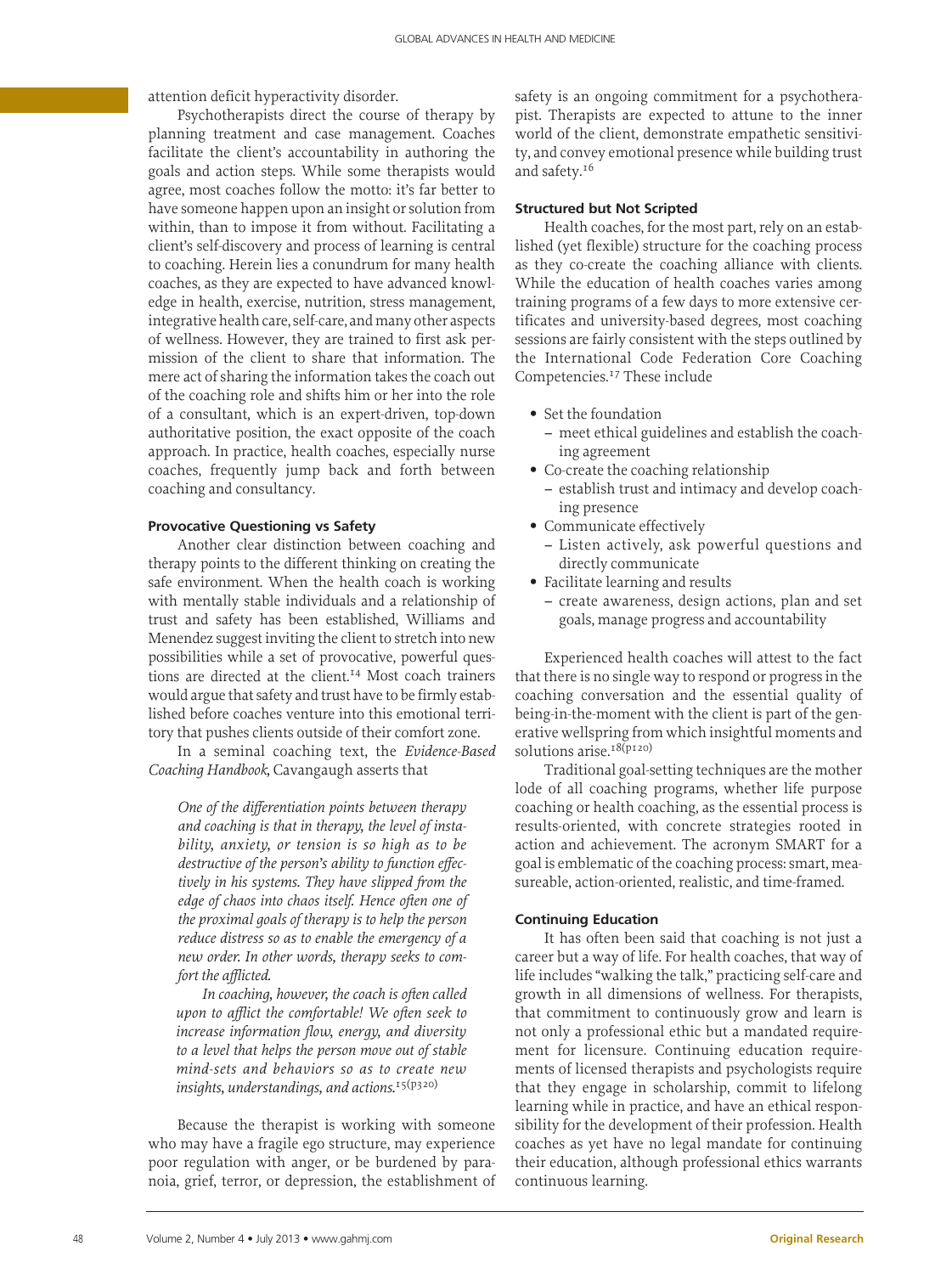# **Diversity and Cultural Sensitivity**

Both therapy and coaching have been criticized for embodying values that are representative of privileged, dominant culture and lacking in cultural competency or sensitivity toward differences in race, ethnicity, ability/disability, gender orientation, and culture.

While a coach may believe he or she can work with anyone by simply keeping the focus on validating the strengths and goals of the client, coaching as a profession has a long way to go to make significant inroads into uncovering the underlying privilege that is taken for granted in practices derived from white, privileged, executive business models. On the other hand, the profession of psychology has undergone significant reflective self-critique and acknowledges the need to revision therapy with greater cultural sensitivity. There is a need for both professions to build bridges into understanding difference and privilege and to direct therapy and coaching away from models that ascribe unquestioned values to "normal family life" or "nondisruptive behavior."<sup>19</sup>

#### **Seeing Both a Health Coach and a Psychotherapist**

There is no rule or general policy that clients who are seeing a psychotherapist can't also see a coach. They often work in tandem. These requests and negotiations should be handled carefully since privacy and confidentiality must be maintained. It is always up to the client to divulge whether or not they are seeing a psychotherapist. For example, a client taking anti-anxiety medications may have goals they wish to work on with coaches while the anxiety is managed. Studies on the reduction of anxiety through social support would confirm the strength of a coaching alliance.<sup>20</sup>

The call for interprofessional collaboration between health coaches and licensed health care providers underscores the crucial need for development of professional standards for the health coaching profession. As the NCCHWC progresses with its work in defining the scope and tasks of health coaches, leaders within the organization have called for the articulation of nationally accepted practice guidelines. For example, one such guideline would put forth ways for coaches to work cooperatively with health care providers and psychotherapists. Another guideline would assist health coaches in knowing just how and when to ask clients to inform their doctors that they are also seeing a health coach. Yet another would address how and when a coach should ask the client if they wish to have their physician or psychotherapist contacted by the coach.

What may seem common sense to practicing licensed providers is trickier for health coaches, since many operate independently of any health care setting. Some are well informed of HIPPA regulations, and adhere to standard ethics of professional practice when it comes to confidentiality and non-disclosure of patient (client) medical information. However, since the profession of health coaching remains unlicensed (in the United States) adherence to such guidelines is

voluntary. Health coaches are not even required to maintain records on clients, although if they wish to maintain standing in other national organizations such as the International Coach Federation, such guidelines are customarily followed. In fact, most health coaches, in the absence of their own health coach standards at the present time, have adopted the professional code of conduct established by the ICF.

## **QUALITY OF RELATIONSHIPS WITH CLIENTS**

Both health coaches and psychotherapists have a high regard for the quality of relationship that develops between client and practitioner, and both, in their own way, receive training in developing presence, a trait characterized by caring attention, empathy, connection, active listening, and mindfulness. Studies that examined practice models for psychotherapy and psychoanalysis found that the therapeutic relationship itself may be the most influential factor for changing behavior.21-23

The psychotherapist strives to establish the psychotherapist-patient alliance, and the coach works to bring presence into the coach-client relationship. Coaches investigate the elusive quality of presence as they co-create coaching relationships that reflect empathy, trust, and deep listening. Psychotherapists in training become alert to the development of intersubjective and intrapsychic space, which informs and enlivens the therapeutic exchange.

The relationship itself is a tool of the therapy, just as the coaching alliance can empower and provide a pathway to goal attainment in health coaching. One area in which pyschotherapists have advanced training is in understanding the subtle nuances and detours in the psychotherapist-patient alliance. An experienced psychotherapist employs these nuances as a means for enhancing the interpersonal effectiveness or psychosocial adjustment and increasing capacity for emotional self-regulation.

Because the brain is well organized to constantly make connections, just about anything can serve as a trigger to traumatic memories and elicit emotional reactions. It takes a healthy personality and egoic structure to not be set off by clients' transference, counter-transference, or projections. Psychotherapists train for many years to recognize and work with transference and countertransference. Transference occurs when the client makes the therapist the object of his or her issues. The client transfers some internalized idea of a person or event or thing onto the therapist, relating to the therapist as if she embodied that trait or "was being just like" that person. In therapy, this is an opportunity for breakthrough, but sometimes if ignored, it can be potentially destructive to the therapeutic relationship. In coaching, it presents nothing but problems as most health coaches have no training in dealing with transference.

Countertransference is the therapist's displacement of emotions directly back to the client or at least some degree of emotional involvement with the therapeutic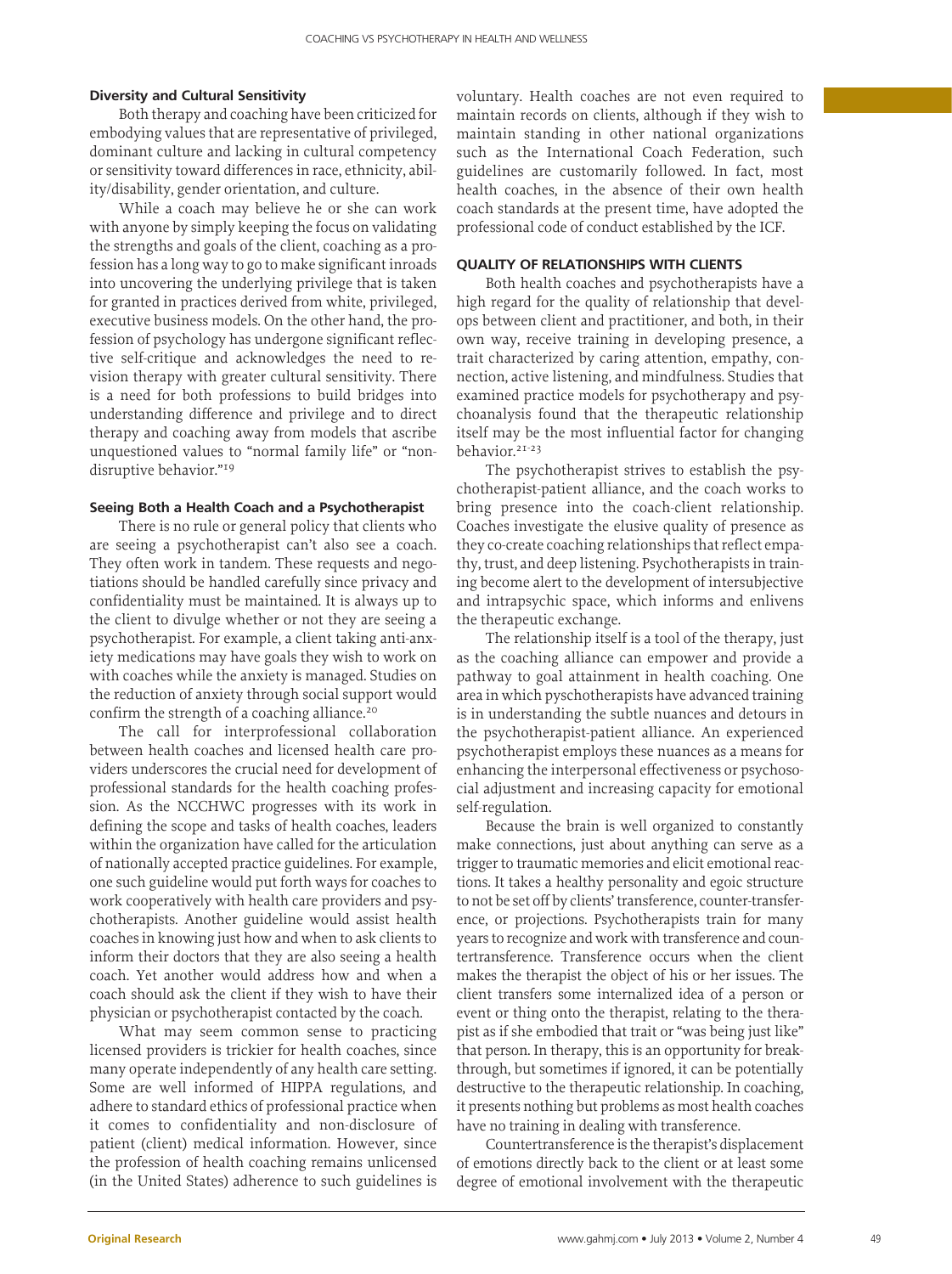relationship. Projection occurs when clients deny some impulse, idea, motivation, or feeling as their own and unconsciously project it onto others as their impulses. Again, these common psychological defenses are grist for the therapist mill but can derail a coaching relationship. It takes experience to recognize that something is amiss and that therapy, not coaching, is appropriate.

In reviewing coaching case studies, one author (MJ) noted that a novice coach reported that his client who referred to herself as a "health nut," had identified an unrealistic weight goal. When the coaching agreement was ended, the client was seen by a therapist who diagnosed obsessive-compulsive traits, ruminative perfectionism, and a life-threatening eating disorder. Incidents of this kind may be rare but indicate the need to properly diagnose symptom emergence by psychological or psychiatric assessment.

## **Reflective Self-assessment, Self-care and Self-growth**

The ability to engage in reflective practice, selfassessment, and self-care is valued in both psychotherapists and health coaches; however, the structure and process are firmly established in the training and education of psychotherapists but remain a non-mandated factor in the training of health coaches.

Reflective practice and self-assessment of psychotherapists (both master's and doctoral level) are extensive commitments demonstrated by the attainment of a set number of required hours in personal therapy prior to licensure. Required hours vary by degree and state mandate of behavioral science licensing boards. Therapists at a master's level often are required to obtain at least 50 hours of personal therapy with mental health professionals before being licensed. Clinical psychologists may be required to undergo 200 hours or more.

# **Entrepreneurs, Employers and Independent Clinicians**

Health coaches can operate independently in solo practice, within networks of complementary practitioners, or for a wide variety of insurance companies or corporate wellness programs. If they are employed by health insurance or disease management firms, they often have established protocols for tracking client progress. There is no definite standard as yet for cooperating with other healthcare providers. Although therapists may be in private practice, as licensed professionals they are expected to have an intra-disciplinary commitment to communicate effectively with other health professionals for the dissemination of necessary patient information and to relate as needed with individuals, families, groups, and communities, assuming appropriate release of information is provided.

#### **Between-session Communication**

It is customary for health coaches to schedule and facilitate check-ins between sessions, something that therapists might do only if a client is in crisis. The expectation that changing habits for the better is hard

work allows the health coach to deliver timely reminders (if agreed upon by the client) with email, phone/ text messaging, or other web-based tools. Some of these newer technologies may appeal to therapists unless the patient's capacity for autonomous functioning is of concern and an expressed therapeutic goal. In that case, between-session "hovering" may be counterproductive, whereas in goal-setting, it is viewed as a friendly memory jogger. Therapists are generally expected to be somewhat available after hours and between sessions for clients in emotional turmoil or crisis.

# **RECOMMENDATIONS FOR PROFESSIONAL COLLABORATION**

Interprofessional healthcare teams consisting of physicians, psychotherapists, health educators and health coaches can help societies prepare for futures in which the impact of behavior change on health outcomes is more important than ever. Cost-effective behavioral change strategies required to reduce healthcare spending are called for by every agency from the US Department of Health and Human Services (Healthy People 2020 Initiative) to the World Health Organization. Though many of those actions involve individual and community-based methods for addressing the social determinants of health, it remains to be seen which professionals (health coaches or psychotherapists) will take on the primary responsibility for facilitating behavior change. What is most likely is that the responsibilities will be shared by both professions.

The complex nature of social problems and health challenges that individuals and families confront calls for collaborative care models. The discussion of human behavior knows no boundaries. Something as innocuous as seeking exercise partners could head down a slippery slope into a discussion of why most of the relationships in one's life have been abusive or traumatic. An individual who is struggling with lifestyle changes to lower her blood pressure may also need to deal with domestic violence. An older adult may require better drug management for early dementia and also work

#### **SUMMARY**

- Health coaching and psychotherapy draw from theories and methodologies in behavior change and findings in neuroscience and positive psychology.
- While many practicing psychotherapists are adding coaching skills to their practice, health coaches must be careful to avoid encroaching upon therapy, unless specifically trained in psychologically based skill sets.
- Health coaches and psychotherapists should be able to make meaningful professional connections in ways that support the colossal challenges required for mass behavior change and lifestyle improvement.